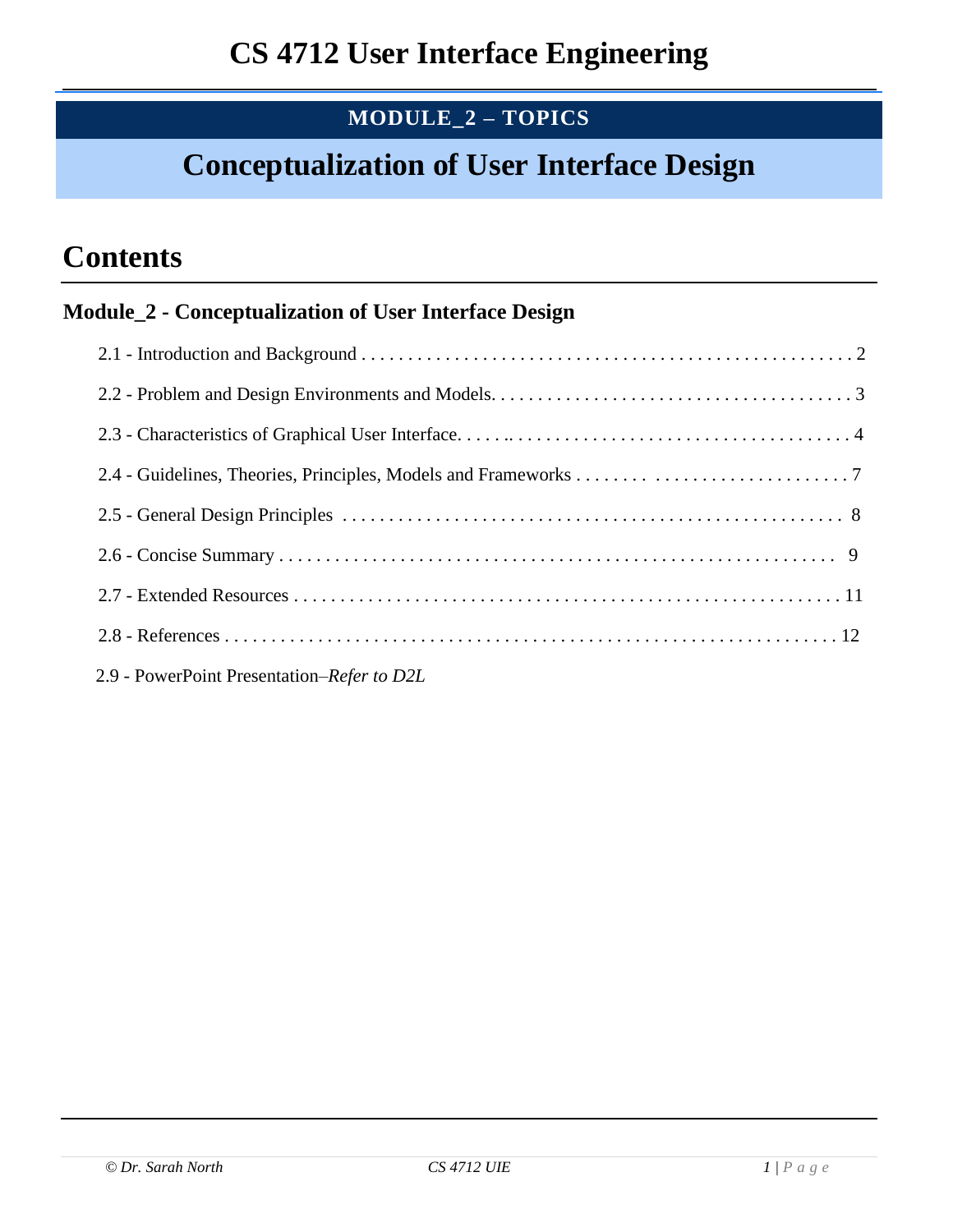## **MODULE\_2 – TOPICS**

### **CONCEPTUALIZATION OF USER INTERFACE DESIGN**

#### **2.1 - Introduction and Background**

As technology and its uses have advanced over the years, so has the ways we interact with technology. Touch screens were uncommon in the early 2000's. Now, you can see and interact with them almost anywhere, and phones are now created with touch screens in mind. The overall thought process for creating user interface design includes how make the application or device work faster as well as more efficiently. In this topic, we will be looking at the conceptualization of user interface engineering and explore the thought process behind it as well as its evolution. Before going forward, two topics must be defined: Conceptualization and User Interface Design.

Conceptualization is the process of clarifying and developing of terms, arriving at precise definitions ("Conceptualization excerpt", 2012). Conceptualization is the clear and concise way of applying definitions to the various design concepts, so that nothing becomes confused when carrying out said concepts. While most people will have different perspectives at the time a concept is presented to them, the conceptualization process should at least have ideological differences cleared up.

User interface design is the way to design interfaces, usually in software applications, to make the product easy and pleasurable to use. UI design usually refers to graphical interfaces but may also include voice-controlled interfaces as well. Any well implemented and sophisticated product should satisfy the vast number of characteristics that are involved in Graphical User Interfaced (GUI) design without interrupting the overall usage of the product at hand. It is also important to provide an in-depth exploration of the coding languages used within user interface design. Since UI design is so important in the context of Computer Science and Software Engineering, a discussion of GUIs and their inner workings will be important.

One must also understand the principles incorporated into UI design and how well those principles will work within a certain context. Explored are best-case and worst-case scenarios, how these principles interrelate with one another, and finally what are considered top priorities within UI design.

So how does conceptualization improve UI design, and what is the overall step-by-step process used for conceptualization? What models are used in this process? This module will take into account what needs to be consistently completed in order to release a fully formed UI design within the context of a program.

#### **2.2 - Problem and Design Environments and Models**

There are a few problems associated with GUI design, namely how to make elements appear appealing, how to make elements' functions obvious, how to properly plan architecture, and how to make correct requirement assumptions (Jones, 2018).

When looking at how to make elements appear appealing, GUI designers often face the problem of whether or not to use new elements that continue to become available. While this might help with staying on top of trends, the majority of users may not know exactly how to interact with these newer GUI elements.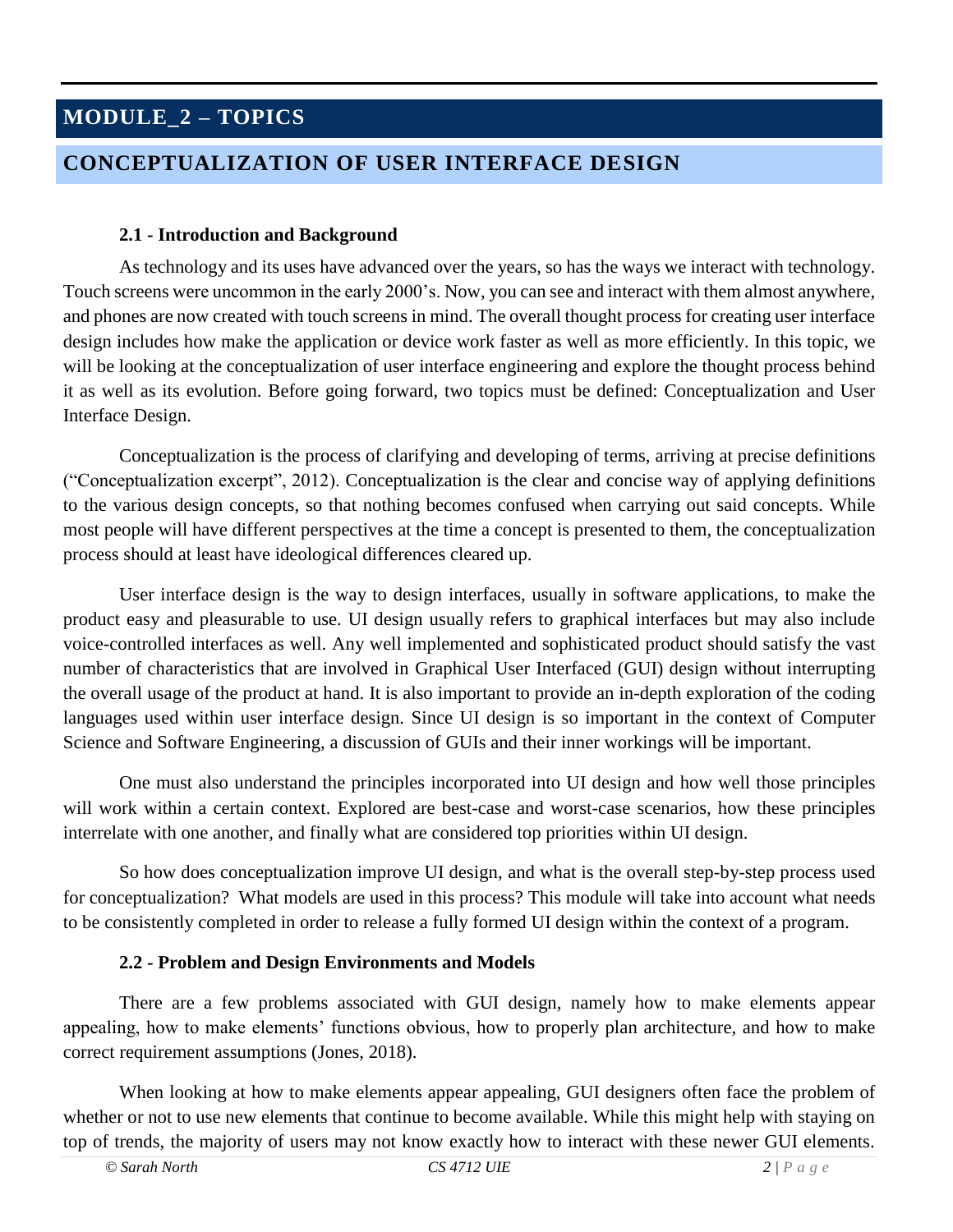This leads to confusion and frustration (Jones, 2018). The key to resolving this lies in making sure that elements perform the function that they appear to perform. If a GUI designer places a button on a page, it should in fact perform some action. It should not be used simply to highlight an important word or title on a page. Along those same lines, text should not look like a link if it is really just important text being highlighted. In both instances, users may click on the button or link and expect an action to be performed, leading to confusion if nothing happens. This same ideal goes into making sure there is a visual confirmation or error displayed when a user clicks a button. If, perhaps, a user clicks "submit" on the form and does not receive a message as to the status of the request, they may continue to press the submit button in hopes of receiving that message (Jones, 2018).

The issues concerning buttons and links usually occur due to poor design architecture. This can lead to a myriad of problems. If a design is not well architected, developers may simply begin throwing elements onto a page without thinking about how they make affect the page as a whole. This can lead to significant rework and missing deadlines. A better approach is to first think about the goal of the GUI as well as the overall look and feel that is trying to be achieved. Often, making things such as wireframes beforehand can assist in ensuring a cohesive design (Jones, 2018).

Another challenge when it comes to GUI design is that requirements are not always clear. Usually, a client has an idea of what they want the end product to look like or the capabilities they want it to have. However, these thoughts are mostly expressed in terms of business processes or are based off of their current system. That does not mean it is always the best solution to their problem. It is imperative that designers get accurate and thorough requirements from the stakeholders before beginning the design and architecture of a GUI. It often helps to create a wireframe and have the client review it before moving onto the actual development part of the GUI (Jones, 2018).

Wireframes are just one of the design options available when attempting to create models. Designers can also choose to create prototypes to demonstrate their ideas to developers and end users (Cahill, 2019). Carl Cahill gives a pretty extensive list of tools available for both of these design options. Some of the tools for wireframing are Mockflow, Balsamiq, and Axure. Some tools for prototyping are Sketch, InVision Studio, and Proto.io. A more extensive list as well as descriptions for each product can be found at the website detailed in the sources below (Cahill, 2019).

These two design options, wireframing and prototyping, are often mistaken by designers as being one and the same. However, they both serve different purposes and are usually utilized at different phases of the design process (Fanguy, 2018). Wireframes are used earlier in the design process and are more high-level. They show the developers as well as end users what content will appear on the screen, how text and images are formatted, and other visual design specifications. Wireframes do not, however, allow a user to interact with or test the graphical user interface (Fanguy, 2018).

Prototypes come into play a bit later than wireframes. Prototypes also show the layout of content and other design specifications, but they can also be interacted with by a user. This is not to say that all of the end result's functionality will be available, but a user can test out navigating through the basic GUI when presented with a prototype (Fanguy, 2018).

When it comes to designing graphical user interfaces, it often helps to first develop models off of which to base the actual programmatic development. This approach allows designers to show developers what a design should look like or contain without getting bogged down in the actual programming of the GUI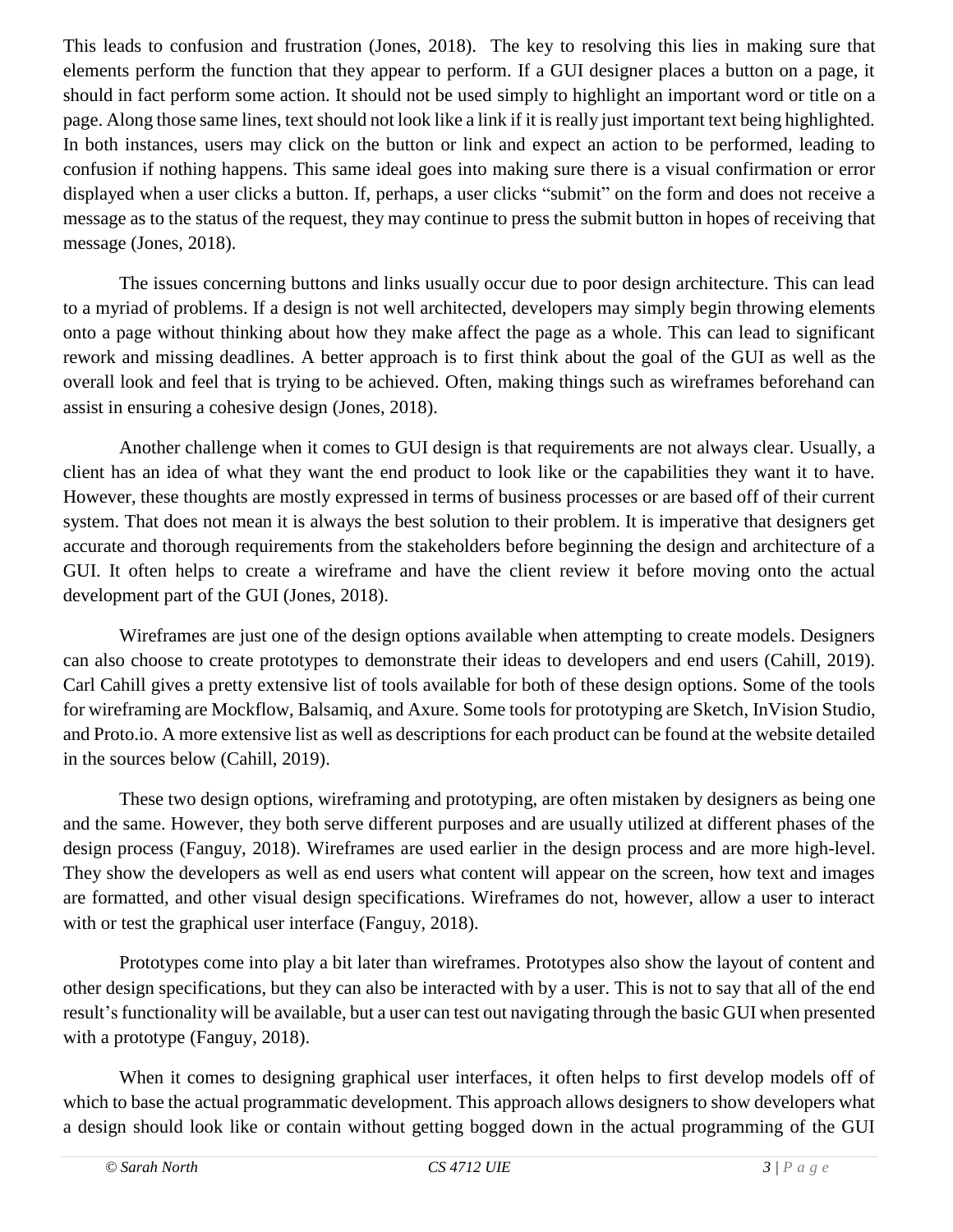(Meixner, 2013). Designing a GUI based on models also helps shave a significant amount off of the overall development time. For many applications, the design and implementation of the GUI accounts for about half of the total development time, as well as taking a little over a third of total maintenance time (Meixner, 2013).

By creating models such as wireframes, designers can focus their efforts on designing the entire system without having to wait for each portion to be completed before moving on to the next. This also leads to a better end product, as developers can see the desired result of the cohesive application GUI before they even start programming. This enables the developers to program portions of a GUI while having the desired look in the backs of their minds (Meixner, 2013).

There are many other benefits of model-based GUI design. These benefits include an implementation that is closer to the design requirements; allowing multiple stakeholders to give feedback on the overall design of the GUI, producing quality architecture; allowing for a higher level of abstraction, improving the quality of development; and making maintenance an easier task (Meixner, 2013).

#### **2.3 - Characteristics of Graphical User Interface**

The Graphical User Interface, or GUI, is one means through which end users interact with software. Any particular action they take in the GUI usually has a corresponding action that occurs behind the scenes. According to Brainkart, a GUI consists of a sophisticated visual presentation, pick-and-click interaction, a restricted set of interface options, visualization, object orientation, use of recognition memory, and concurrent performance of functions (Characteristics of the Graphical User Interface).

What makes a visual presentation sophisticated? If we first look at an unsophisticated visual presentation, we will be able to better understand the answer to this question. An example of a simple visual presentation in a GUI would be the native calculator app on a computer. This application (typically) displays 9 digits, a decimal, mathematical operators, a clear button, and a display line where the results of the operation are shown. This is simple in terms of a GUI, because each button represents one function. A user is not able to select from a list of operations when clicking a single button, they are not able to scroll within the application, and they cannot make a sub-window open.

On the other hand, consider an Integrated Development Environment, or IDE. IntelliJ IDEA, for instance, has a very complex visual presentation. At the start, there are options for creating, opening, or importing a project. Once a user chooses one of these options, a new window appears with either the contents of a saved project or a blank project. One can then view the file structure of the project, open individual files, edit individual files, enter commands in the terminal, run a program, and more. The list of possibilities goes on for quite some time. Unlike the native calculator application, a user can do things such as scroll vertically and horizontally, open new sub-windows, or choose from a list of actions by clicking a single parent button. For a GUI to be considered a sophisticated visual presentation, it must provide many different possible ways for the end user to interact with it. These can include, but are not limited to, windows, menus, and icons (Characteristics of the Graphical User Interface).

Looking next at pick-and-click interaction, let us first define this in a more granular way. According to Brainkart, "To identify a proposed action is commonly referred to as pick, the signal to perform an action as click" (Characteristics of the Graphical User Interface). Going back to the two application examples above, each of these GUIs provides the user with pick-and-click capabilities. While one may be more sophisticated than the other, both successfully fulfill this aspect with respect to the end goal of their applications.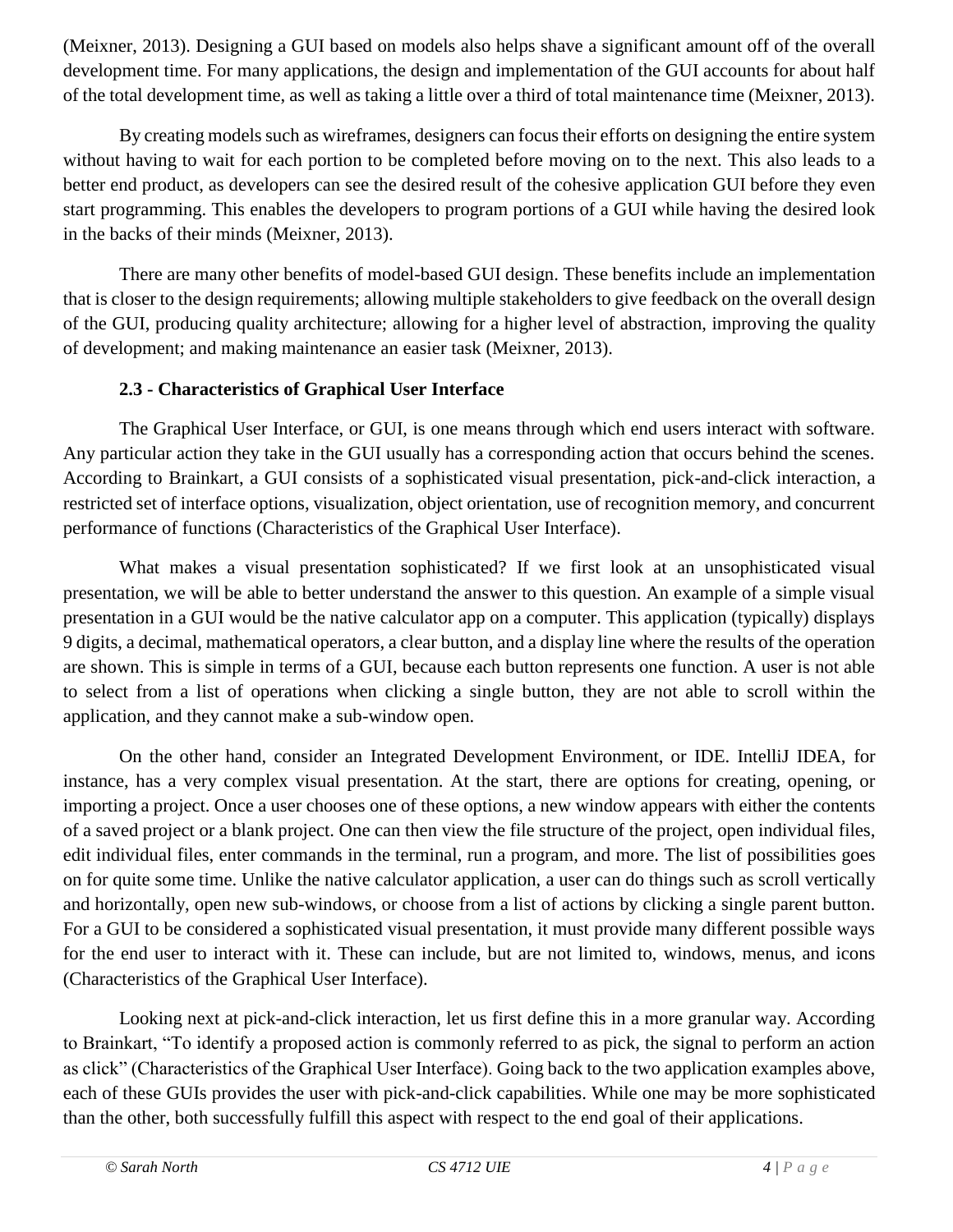Next, a designer may consider a restricted set of interface functions. The main idea behind this concept is What You See Is What You Get (Characteristics of the Graphical User Interface). This means that a user has a finite set of options available to them, and that each available option is clearly defined. Looking once again at the calculator example, while simplistic, each option is very clear about its corresponding function. This clarity is provided through the use of symbols or icons that describe what happens when a user clicks one of the icons.

Conversely, the IntelliJ IDEA can potentially be confusing. It provides a large list of functions, some of which can be unclear when it comes to what actions are performed as well as when they are applicable. A complex GUI such as this one attempts to make what can and cannot be done clearer through the disabling of certain options at specific phases of the GUI lifecycle. For instance, a user cannot always choose to run a program; there must first be a program to execute. However, a user can always choose the help option, which will open another window with frequently asked questions.

Both of these interfaces provide different methods and levels of restricting interface functions. The methods they employ are largely driven by the complexity of the individual application and its corresponding GUI.

Visualization is an aspect of the GUI that can make or break a program in the eyes of the consumer. If a GUI is cluttered with a large volume of text or functions that are difficult to understand, a user may be less inclined to use the software. Applications can avoid this mistake by keeping their GUIs sleek and concise. This does not mean removing sophistication, but rather finding better ways to display certain pieces of material, such as a sidebar that can be expanded or collapsed to show additional functions based on where the user is at in the application's lifecycle, or a graph, figure, or image, to make what would have been complex data more readable for the user.

Typically, when we think of object orientation, we think of programming languages. However, this concept can also be applied to GUIs. When looking at a GUI, the individual sections that users can see can be thought of as objects. Each of these objects can have sub-objects which define the details of the parent object (Characteristics of the Graphical User Interface). If we look again at the calculator example, we can think of the area that contains the buttons as one object and the area that displays the output as another object. These objects are both children of the parent calculator object and have children that define what they do and show. The object that contains the buttons is made up of sub-objects for each of the buttons. These sub-objects are responsible for the icon or symbol that represents the button as well as the function that is executed when one of the buttons is clicked. The object that contains the output is made up of a sub-object for the display section and a sub-object for the output data. These object control formatting that is visible to the user.

Moving on to the use of recognition memory sparks the debate of whether functions should be tucked away in tab or menus, or if they should all be displayed in the same place. There are pros and cons to each of these ideas. If we decide that hiding all of the complex actions in a submenu is the best idea, we will be left with a much more concise main screen. However, this will require the user to have a knowledge about where they need to go in the GUI to perform specific actions. If the categorization of these functions is not intuitive, we risk the user having difficulty learning the application and subsequently looking for an alternative. On the other hand, if we decide that we should have all of the functions visible no matter the point in the application lifecycle, we risk exposing a cluttered GUI that the user cannot stand to navigate. This once again leads to discontent and the risk of the user moving on to an alternative solution.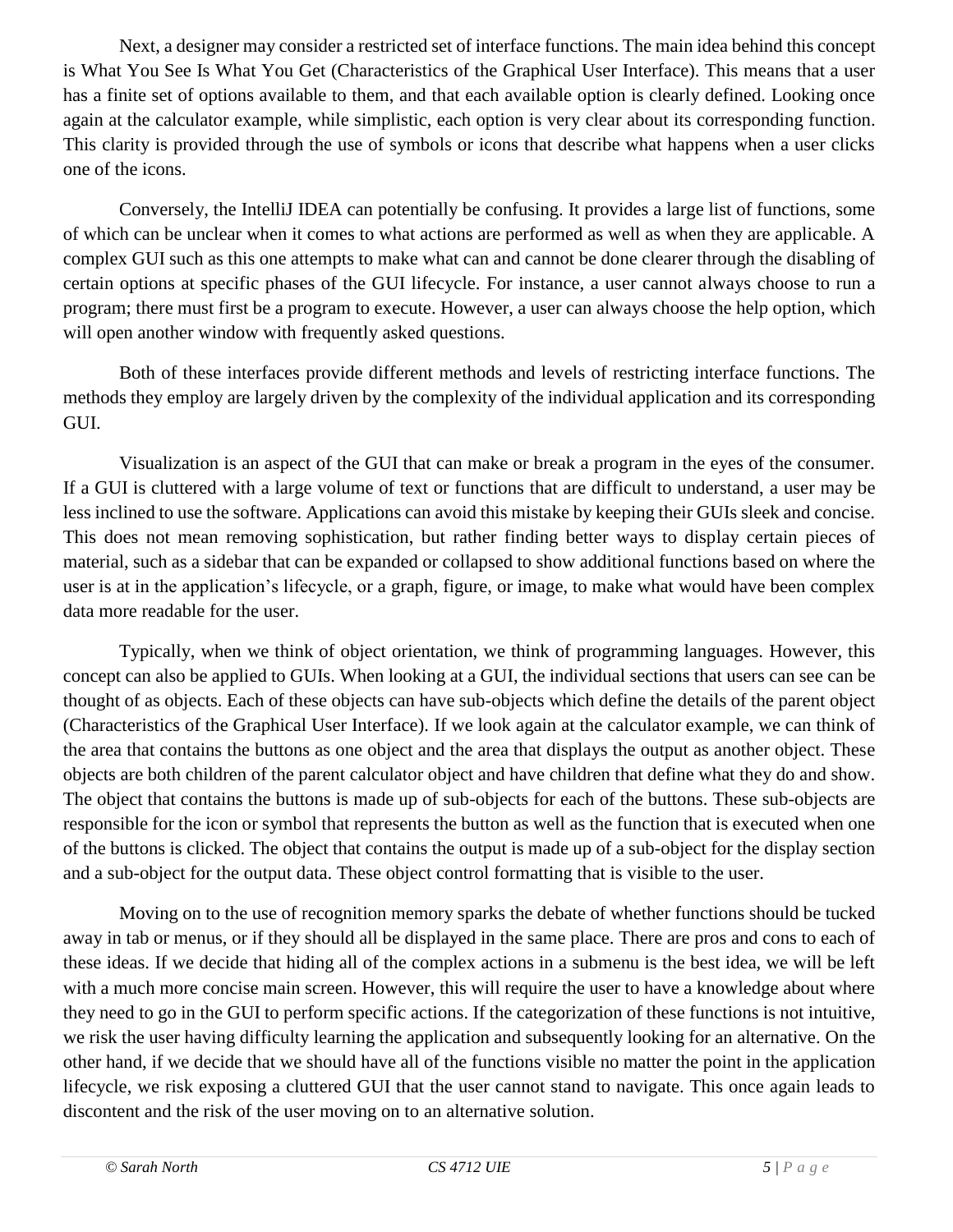The best way around either of these worst-case scenarios occurring is to present the user a GUI that melds the two ideas together. For instance, if there are functions that should always be available, it would be best to have them persist on the GUI throughout the duration of the application. If there are functions that are used less frequently, they can be hidden in sub-sections or menus to reduce the clutter of the GUI.

Finally, designers must contend with the concurrent performance of functions. At any time, a user can choose to perform an action which either causes another action to execute or causes some data to need to persist beyond the current transaction (an example would be copying information to the clipboard and storing it until it is overwritten) (Characteristics of the Graphical User Interface). To allow the user to perform these actions, they must be allowed to execute in the background while the user is still interacting with the GUI in a different manner. Otherwise, the user is sitting and waiting for the first action to complete, effectively wasting time that could be better spent elsewhere.

In conclusion, a GUI consists of many characteristics, some of which are quite complex. Designers must consider all of these characteristics to ensure that users have a pleasant experience.

#### **2.4 - Guidelines, Theories, Principles, Models and Frameworks**

When creating a GUI, it's important to keep in mind the user that will be using the application. In general terms, the GUI should scale with the level of computer competency of the average user. We can see this in action in the most familiar applications. For example, Facebook has a very minimalist design approach, with buttons that stand out so that the average user can properly navigate the website. Meanwhile, Stack Overflow (the programmer help website) is condensed with information that clutters the page, with many options hidden inside other options. This is, in part, due to the average user of the website having more experience with technology than a user of Facebook.

While complexity is a major component of user interface design, one should also take into account how visually appealing the interface is for the end user. A website or computer application that is visually unappealing to the end user is one that they may choose not return to.

When creating a user interface experience, one should always create a clear and concise outline of the purpose for the user. This can be illustrated by outlining the steps a user will take to reach their goal or "destination": form the goal, form the intention, specify the action, execute the action, perceive the system state, interpret the system state, and evaluate the outcome.

When forming the goal, the user predetermines ("almost always before interacting with the interface") what their goal is when using a product. This can often be as simple as accessing a help page or as complex as creating a full presentation through the use of that program. "Form the intention" focuses on what intention users have when they begin to use a product. Next, the user specifies a logical action to take. Execution of the action follows through on what happens when the end user specifies that action. A common example would be a user clicking on a button leading to another webpage. "Interpret the system state" refers to how the user will respond to when the system changed because their actions. Finally, evaluate the outcome refers to how the end user will evaluate whether their action lead them closer to their goal or not. This is the foundation for all well-designed user interface design.

A framework in user interface refers to the software tools used to build software programs that run on the web. It's normally used by web developers, so a front-end and back-end framework can be built using HTML, CSS, and JavaScript. There exist other frameworks, however, for multiple languages. Frameworks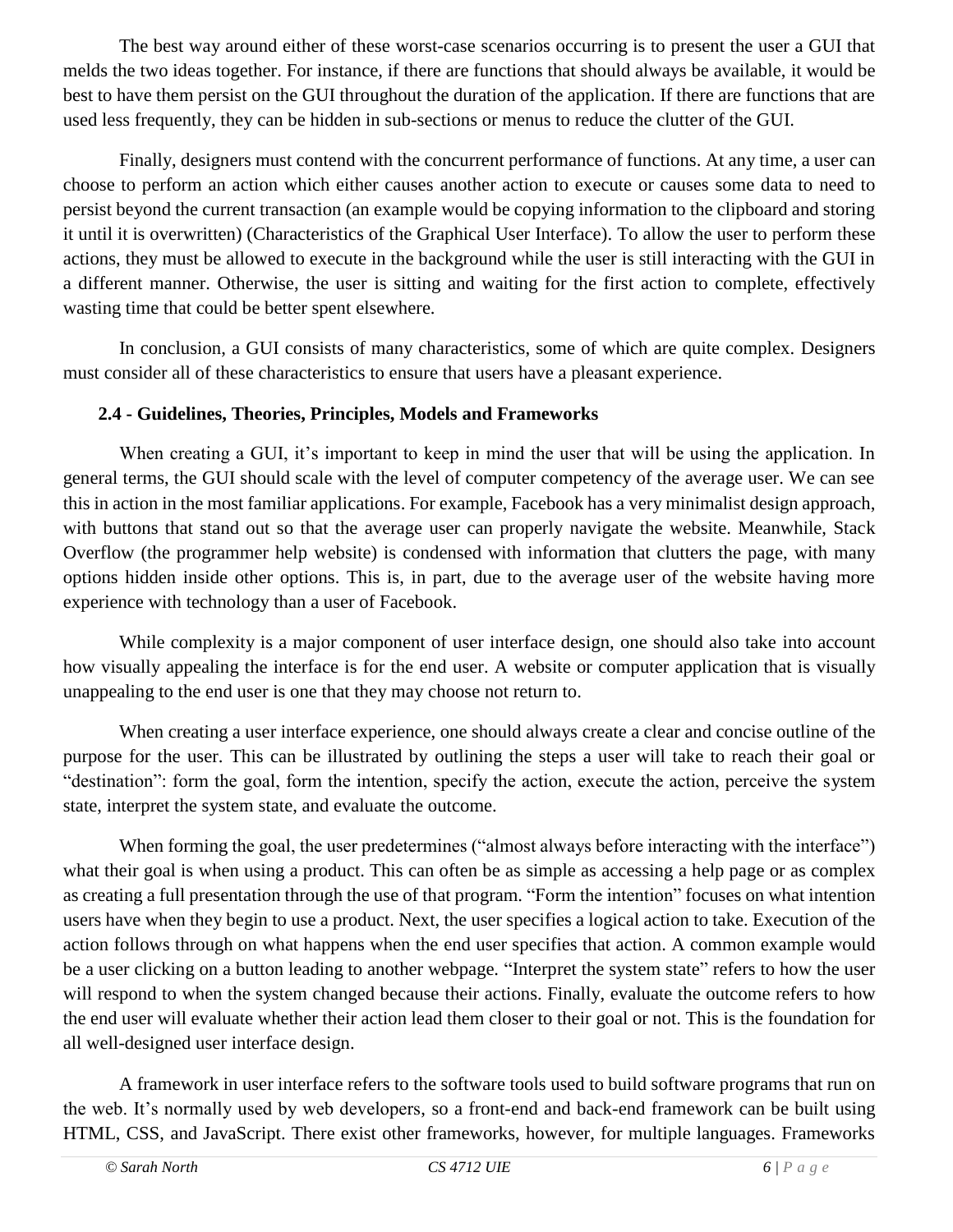are often used so that a developer does not have to actively reinvent the wheel for every new project. In addition, frameworks provide longevity to applications by making them easier to maintain and extend. Good framework design also enforces good coding practices and provides the developer with ample community support. This usually leads to less time trying to debug code, as the community based around the framework has already found common solutions.

It's important when deciding to use a framework for a user interface application that one chooses the framework that best fits the need. Scope is an important concept to keep in mind for developing web applications. For small applications, a framework might over complicate and obfuscate the code, often leading to longer time decoding and bug fixing than creating a smaller web application. A larger web application that will utilize many different functions in the application, that will use different utilities, or that will have repetitive code often will benefit greatly from the usage of a framework. It's important to note that some companies choose the path to create their own company-maintained framework. This has the benefit of being more refined and easier to understand than other frameworks at the cost of serious time commitment. This remains a viable option for anyone looking to use a framework that is also not in a more common or practical field of operation for web applications (such as data science or artificial intelligence).

#### **2.5 – General Design Principles**

While there are multiple ways to design UIs, there should be some core principles. There are arguments over whether, how many, and in what order principles are needed. Some would argue for 4, some for 6, while others may go as high as 19. One scholar even argues through several different models through which one could start a web UI (Constantine 2001). Through these various sources these principles will be explained as precisely as possible. These examples will come from multiple people who are skilled with design and do these types of projects as a professional career.

Before listing out and defining all the principles of User Interface Design, the most important principle needs to be defined and listed: clarity. Having clarity is something that most sources can agree on. How clarity fits into the overall picture may differ from one author to the next. Clarity can be the first step in a very large path in order to complete the task at hand (Porter N.D.). Having a clear design is important because someone who is frustrated with the design is going to not want to have anything to do with the technology involved. Other objectives are to encourage and enable interaction with the user. Being clear should help minimize any confusion that the user has when interacting with these UIs. Through thorough reading, clarity should not be something that designers take for granted. Using a UI should not be punishing but rather something that feels seamless and invisible. Since most of our world is connected by technology, it would be important to consider whether the UI can keep the attention of whoever is using an application or feature. For example, the average user only stays on a webpage for a very short period of time, but if a page can keep a user engaged for 30 seconds, the chances increase that the user will stay for an extended period of time (Nielson 2011).

For most electronic hardware with screen interfaces, only containing information on one screen is enough. A logical next step as well certain amounts of on-screen clutter should inspire us to see the first principle of clarity. It is important to have a logical next step as well as keeping certain actions secondary. Without a logical step next within the design, some users may be baffled and or confused on what to do and how to complete it. Some controls should remain secondary just in case a more advanced user wants to change it up (Babich 2018). Also, secondary actions should be only recommended to those who are seasoned users of the design. At times when designing a system, we should ask whether a step is really necessary in order to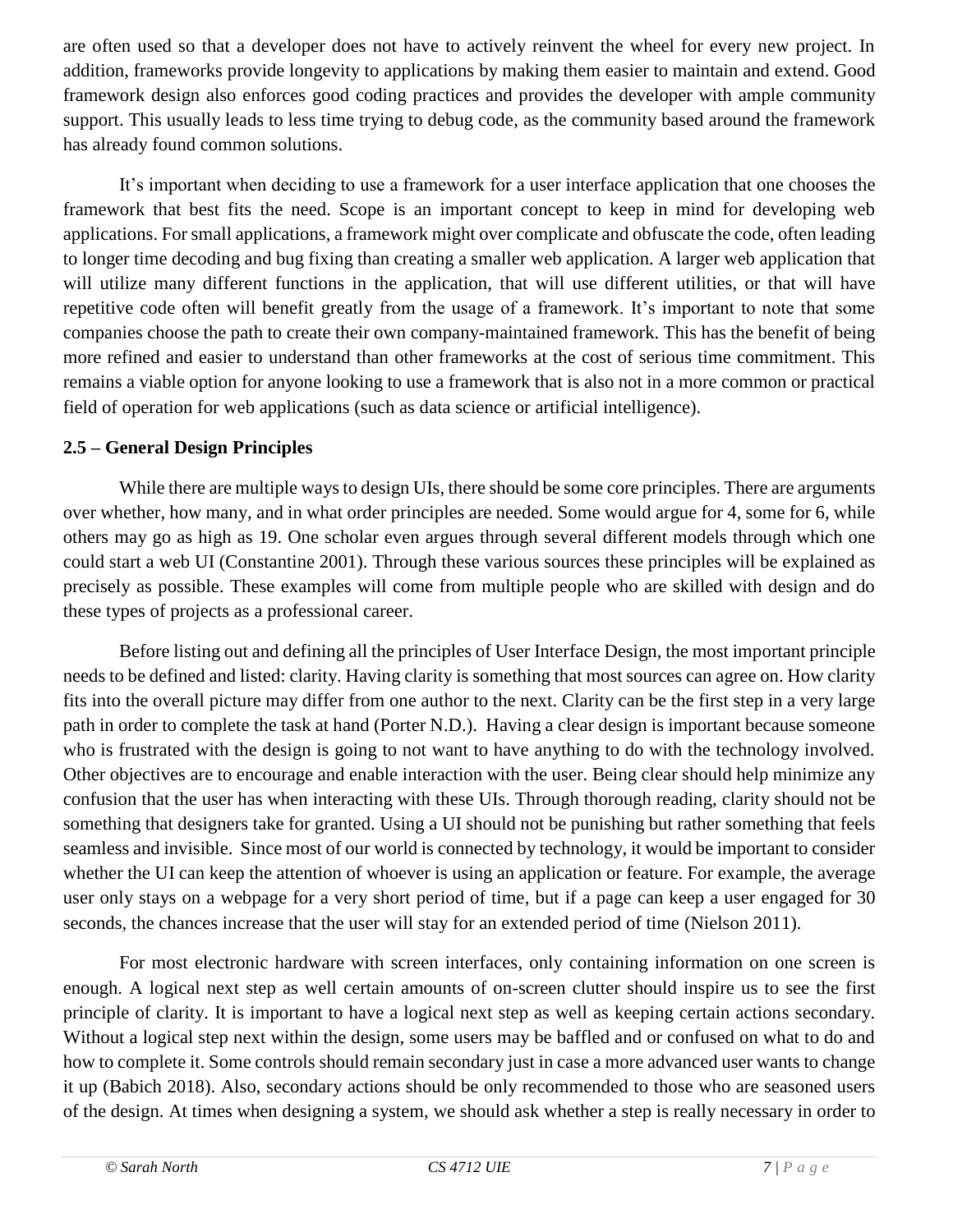complete the overall task at hand. Remember that appearance should also be apparent with its behavior (Porter N. D.). Keeping a consistent behavior is valuable to any UI design and makes the users more comfortable.

Overall the great design is indeed seamless and should not be noticed by the user. As the old idiom goes, "The squeaky wheel gets the work." Well-designed UIs should neither anger nor frustrate the consumer. While UI design may never be perfect, great UIs can be created using the principles and modules in various conditions and formats. These principles should help guide the user to a great experience with whatever the final product may be.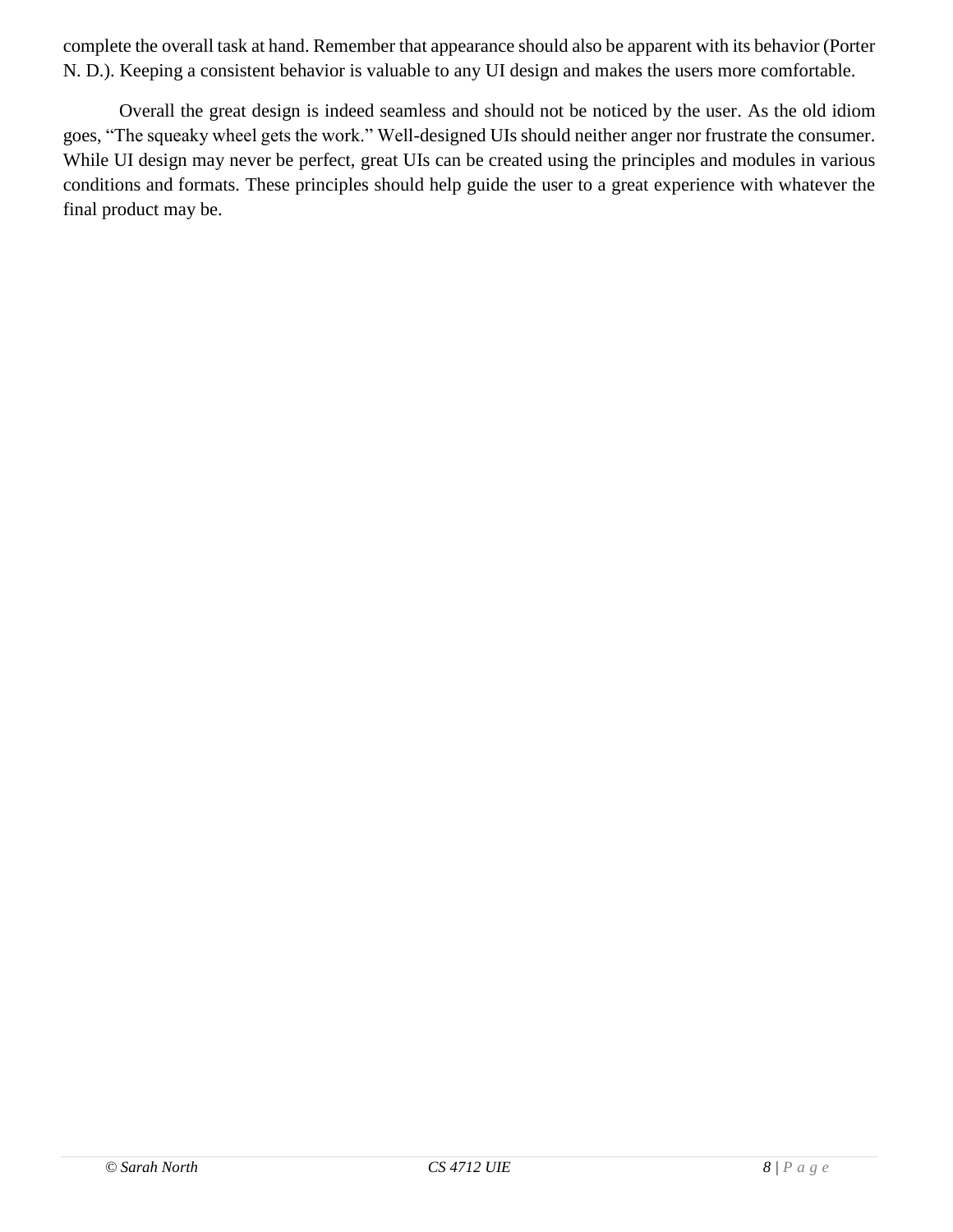#### **2.6 Concise Summary**

**2.6.1** In the introduction we introduced the topic and the general definitions describing how conceptualization interacts with User Interface (UI) design. We also explained what can be used for UI design and what could influence it.

**2.6.2** When designing a Graphical User Interface, designers face many challenges and problems. Specifically, the designers must account for many things such as architecture and overall appeal. To best accomplish this, many designers prefer to work in a particular design environment and create wireframes and prototypes. The other way designers attempt to mitigate the problems associated with Graphical User Interface design is to follow a model-based format.

**2.6.3** Characteristics of a Graphical User Interface include quite a large range of items. The list includes how elements are visually presented to users, how elements have corresponding back-end actions with which they are associated, how processes can be performed concurrently in the background, and many more. These characteristics highlight a couple of key points to consider when designing a Graphical User Interface. Furthermore, comparing two different GUIs can reveal the impacts to each of their overall designs. More complex concepts apply more heavily to more complex interfaces, while they do not apply quite as heavily to simpler interfaces.

**2.6.4** When designing Graphical User Interfaces, it is important to remember that following some basic guidelines allows designers to create applications that meet the end user's needs, as well as keeping in line with best practices from around the industry. There are many different views and theories on what the best practice in specific cases is, so the final decision still comes down to the designer on which of these to follow. Frameworks enable a designer or developer to pick a large set of best practices to follow, as opposed to picking and choosing specific practices one by one.

**2.6.5** User Interface design is based on many different underlying principles. Chief among these principles is one rule in particular: clarity. Ensure that the interface has a clear purpose. Designers should also ensure that actions available on a page also have clear purposes. When taking the clarity principle to heart, designers will naturally find themselves following other principles of good user interface design. In the end, designers must make sure that the interface is designed in a way that will not frustrate or anger users.

#### **2.6.6 Important literature:**

Seven Unbreakable laws of User Interface Design – this article covers the basic laws that every user interface should follow. These laws are briefly discussed throughout the course of this paper, while elaborating on the examples given throughout the paper (citing Google as the most common example of good user interface design).

User Interface Design Guidelines: 10 Rules of Thumb – This article provides some additional guidelines one should follow when creating a user interface. What separates this article from others is its focus on designing an interface that mimics real-world language that would be used by the user and lowers the cognitive load on a user. These are core aspects often lacking when many corporations create their own user design. In addition, this article emphasizes the minimalist design discussed throughout the paper. As minimalism is on the rise, designing a user interface design around minimalism is often encouraged. Lastly,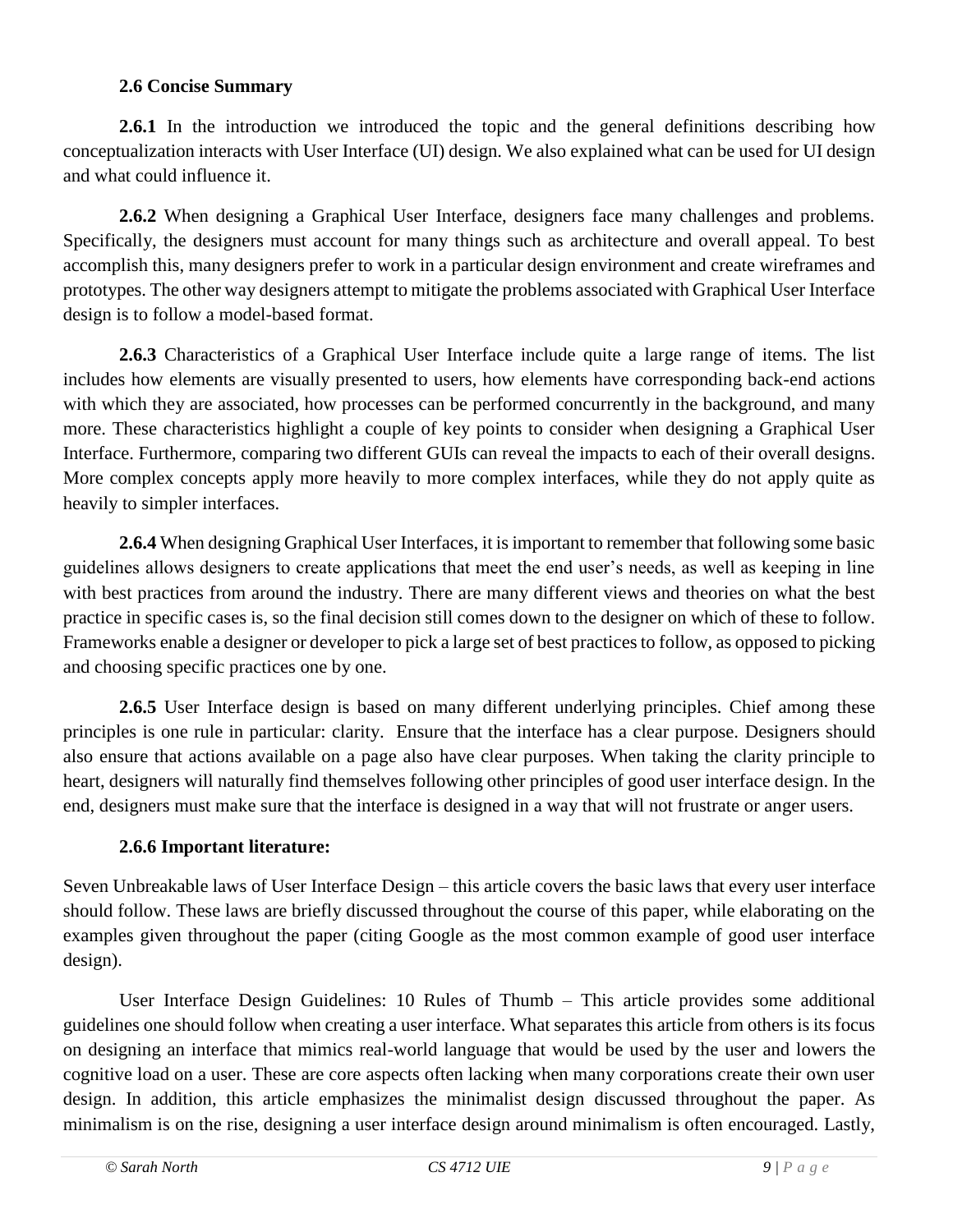documentation is briefly explored, a core aspect of not only user design, but any coding for major projects. It's important to heavily document any major project that will take place.

UI Design Do's and Don'ts by Apple – A web article from Apple is not to be ignored. Apple, widely praised for their intuitive design, their sleek UI, beautiful look, and their simplistic design, is widely known as the king of user interfaces. This article covers UI design for iOS devices (mobile devices). This is extremely useful for developers, as most UI guidelines are broader and less specific, a hindrance to most mobile developers. iOS and other mobile platforms have to follow different guidelines from regular personal computers due to the limitations of the platforms. Because of this, we see how developers can use these limitations to their advantage, as noted in the article.

Principle of Consistency and Standards in User Interface Design – This article comes from the same author as the 10 Rules of Thumb article. Unlike his previous article, this one emphasizes the importance of consistency and standards by providing detailed reasons why we follow those guidelines. In addition to this, the author provides various examples from different websites showing why some corporations succeed and fail at keeping consistency between their different products. In addition to this, he provides five different ways that any developer or corporation can easily achieve consistency in their user interface design. Lastly, color and the usage of bars in the user interface are heavily emphasized.

Principles of User Interface Design – This article is focused on the fundamental principles that are a large part of any form of UI. Topics such as using the interface to conserve attention and creating an inline so that the interface is easily learnable for the user are discussed. Designers must keep in mind the fundamental principles of UI, as these principles held guide any design in the right direction.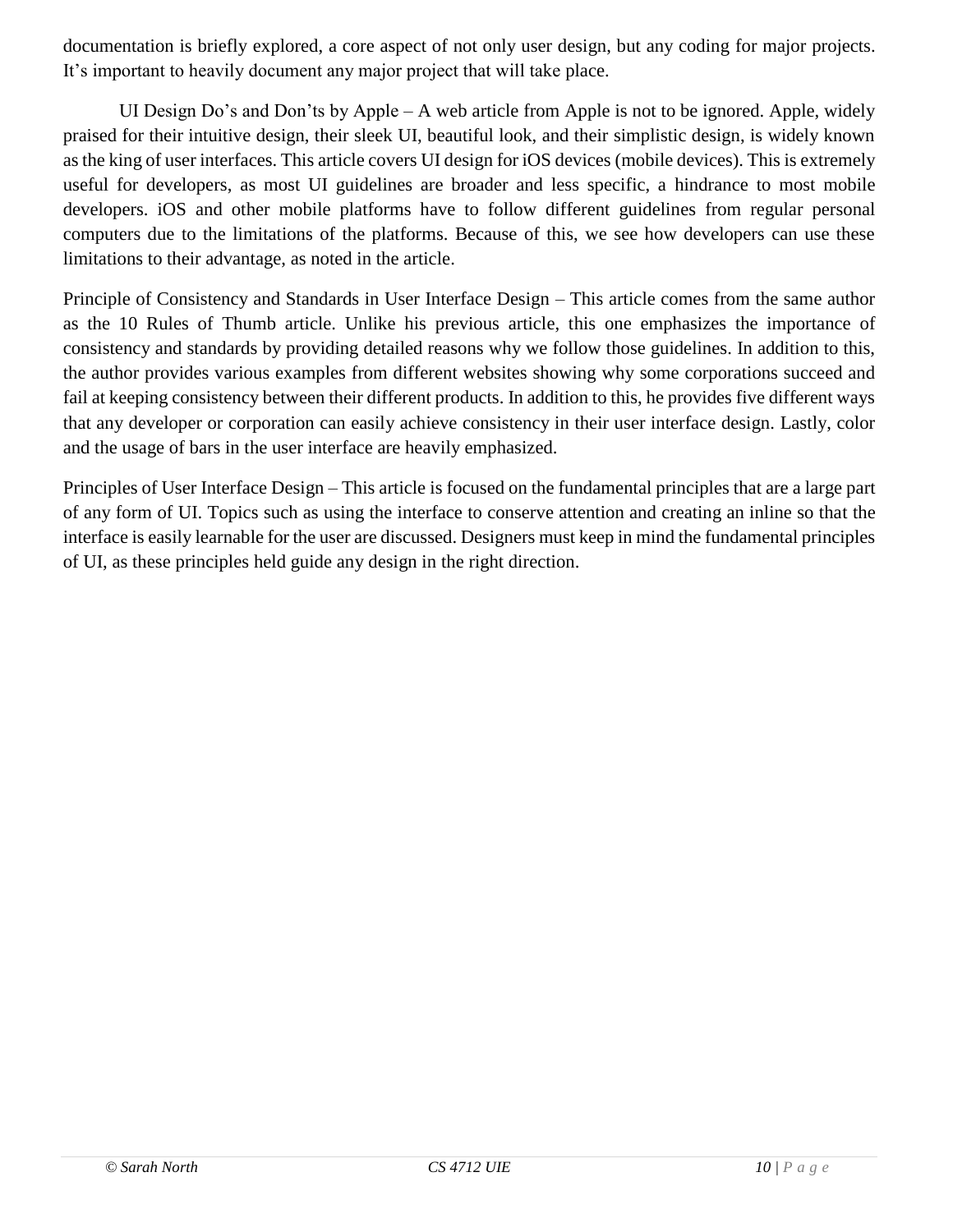#### **2.7 - Extended Resources**

#### **Descriptions & Links**

- 1. Apple Inc. (n.d.). UI Design Do's and Don'ts. Retrieved from <https://developer.apple.com/design/tips/>
- 2. Babich, Nick The 4 Golden Rules of UI Design retrieved July 22, 2019 from <https://theblog.adobe.com/4-golden-rules-ui-design/>
- 3. Porter, J. (n.d.). Principles of User Interface Design. Retrieved June 10, 2019 from <http://bokardo.com/principles-of-user-interface-design>
- 4. Nielson, Jakob How Long Do Users Stay on Web Pages (2011) Retrieved June 10, 2019, from <https://www.nngroup.com/articles/how-long-do-users-stay-on-web-pages/>
- 5. What is User Interface (UI) Design Retrieved June 10, 2019, from <https://www.interaction-design.org/literature/topics/ui-design>
- 6. GUI Design Guidelines. (2019). Retrieved June 10, 2019 from <https://www.comp.nus.edu.sg/~cs3249/lecture/GUI%20design.pdf>
- 7. The Theory behind User Interface Design. (2002). Retrieved June 10, 2019 from [https://www.developer.com/design/article.php/1545991/The-Theory-Behind-User-Interface-](https://www.developer.com/design/article.php/1545991/The-Theory-Behind-User-Interface-Design-Part-One.htm)[Design-Part-One.htm](https://www.developer.com/design/article.php/1545991/The-Theory-Behind-User-Interface-Design-Part-One.htm)
- 8. Conceptualization excerpt (2012) Retrieved June 10, 2019, from [https://2012books.lardbucket.org/books/sociological-inquiry-principles-qualitative-and](https://2012books.lardbucket.org/books/sociological-inquiry-principles-qualitative-and-quantitative-methods/s09-02-conceptualization.html)[quantitative-methods/s09-02-conceptualization.html](https://2012books.lardbucket.org/books/sociological-inquiry-principles-qualitative-and-quantitative-methods/s09-02-conceptualization.html)